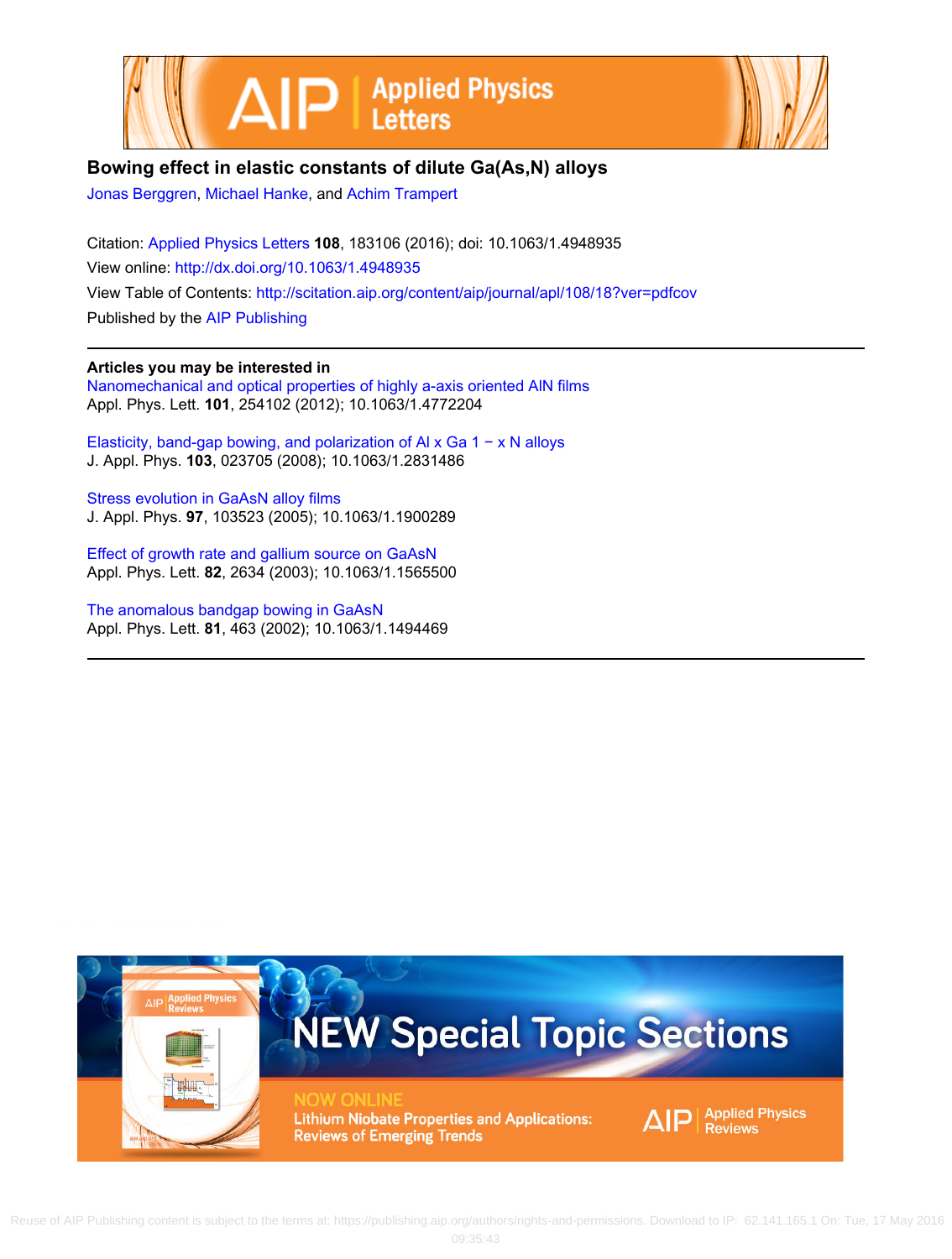

## [Bowing effect in elastic constants of dilute Ga\(As,N\) alloys](http://dx.doi.org/10.1063/1.4948935)

Jonas Berggren, Michael Hanke, and Achim Trampert<sup>a)</sup> Paul-Drude Institut für Festkörperelektronik, Hausvogteiplatz 5–7, D-10117 Berlin, Germany

(Received 10 February 2016; accepted 27 April 2016; published online 5 May 2016)

We study the elastic properties of dilute  $Ga(As,N)$  thin films grown on  $GaAs(001)$  by means of nano-indentation and complementary dynamic finite element calculations. The experimental results of indentation modulus are compared with simulations in order to extract the cubic elastic constants  $c_{ij}$  as a function of nitrogen content of the Ga(As,N) alloys. Both, indentation modulus and elastic constants decrease with increasing nitrogen content, which proves a strong negative bowing effect in this system in contrast to Vegard's law. Published by AIP Publishing. [\[http://dx.doi.org/10.1063/1.4948935](http://dx.doi.org/10.1063/1.4948935)]

Ternary Ga(As,N) alloys are characterized by a large miscibility gap, limiting the range of forming homogeneous ternary compounds to a few per cent only. These alloys are especially suitable for optoelectronic devices approaching the technologically highly relevant telecom wavelengths 1.3 and [1](#page-4-0).55  $\mu$ m.<sup>1</sup> Besides that, Ga(As,N) has been considered as a material for spintronics<sup>[2](#page-4-0)</sup> and solar cell applications.<sup>[3](#page-4-0)</sup>

A large decrease in band gap of almost 30% compared to GaAs has been reported for the incorporation of only 4% of nitrogen into Ga(As,N), which corresponds to a large deviation from the linear relationship between composition and band gap variation.<sup>4</sup> The proposed reason is that the replacement of the As atom with the much smaller and more electronegative N atom leads to a large perturbation of the crystal lattice potential, resulting in an anti-crossing interaction between the localized N states and the extended conductionband states. Consequently, the result is a splitting of the conduction band which leads to a decrease of the band gap.<sup>5</sup> These general properties of dilute nitrides are well investigated; however, less is known about the elastic behavior of Ga(As,N) alloys. First principle calculations of the mechanical and structural properties of  $Ga(As,N)$ <sup>[6](#page-4-0)</sup> reveal a negative bowing for the cubic elastic constants  $c_{11}$ ,  $c_{12}$ , and  $c_{44}$  as a function of the nitrogen content in contrast to Vegard's law, i.e., to the linear correlation between both limiting binaries GaAs and GaN (metastable cubic crystal structure). On the contrary, such deviations are not observed in measurements of the ternary semiconductor alloys  $Al_{1-x}Ga_xN^7$  $Al_{1-x}Ga_xN^7$  and  $In_xGa_{1-x}As$ ,<sup>8</sup> where size differences of the atoms are smaller and the formation of interstitials is hardly possible.

In this letter, we report on a non-linear dependence of elastic constants in Ga(As,N) alloys as a function of nitrogen content. Therefore, we have determined elastic properties by a combination of nano-indentation experiments with numerical finite element method (FEM). The experimentally derived indentation moduli of epitaxially grown  $GaAs_{1-x}N_x/$ GaAs(001) heterostructures with different dilute compositions of  $x < 0.025$  are compared with simulated indents. In an iterative approach, FEM simulations are improved and thus yield (by comparison with the experiment) the elastic properties, i.e., the cubic elastic constants  $c_{11}, c_{12}, c_{44}$  of Ga(As,N) as a function of nitrogen content.

The Ga(As,N) films were grown by molecular beam epitaxy (MBE) on GaAs(001) substrates using an RF plasma source for N supply. A conventional Knudsen Ga effusion cell was used, where the beam equivalent pressure (BEP) is controlled by regulating the cell temperature. The As was supplied by a valved cracker cell which allows for a direct and precise control of the As flux. The most important growth parameters are the substrate temperature, the plasma power, and the V/III BEP-ratio. All these parameters govern the incorporation of nitrogen during MBE. Previous studies indicate that homogeneous Ga(As,N) layers can be grown under conditions of either low V/III BEP-ratio of 3–4 and low growth temperatures or high V/III BEP-ratio of 25–50 in combination with high temperatures.<sup>[9](#page-4-0)</sup>

In the following, the option with high BEP-ratio was selected for the growth and the substrate temperature was set to 460 °C for all samples. Reflection high-energy electron diffraction (RHEED) was used to monitor the MBE growth in-situ, confirming a smooth two-dimensional growth front resulting in an atomically smooth surface. Two sets of samples were grown with nominal nitrogen content of 1.4% and 2.3% where the layer thickness is varied between 50 nm and about 500 nm within each series. The compositions of the alloys were determined by X-ray diffraction<sup>[10](#page-4-0)</sup> around the symmetric (004) and asymmetric (224) reflections in order to take into account the changes of the lattice parameters due to both composition and strain. The variation in composition over each set of samples amounts to about  $\pm 0.2\%$ .

Indentation modulus measurements were performed using the nano-indentation system MTS XP equipped with a Berkovich type diamond indenter tip. During indentation, the tip penetrates into the material to a certain pre-defined depth (loading) and is subsequently withdrawn (unloading). A plastic zone of high dislocation density is created during loading, whereas the restoring forces around the plastic zone react upon the tip withdrawal. This elastic reaction corresponds to the indentation stiffness of the material, which is defined as the slope of the load-displacement curve at the beginning of unloading,  $S = dP/dh$ , where P is the load of the indenter on the sample and  $h$  the corresponding indentation a)[trampert@pdi-berlin.de](mailto:trampert@pdi-berlin.de) **a** contract the contract of S, a reduced indentation and the depth. From this measured value of S, a reduced indentation

0003-6951/2016/108(18)/183106/4/\$30.00 108, 183106-1 108, 183106-1 Published by AIP Publishing.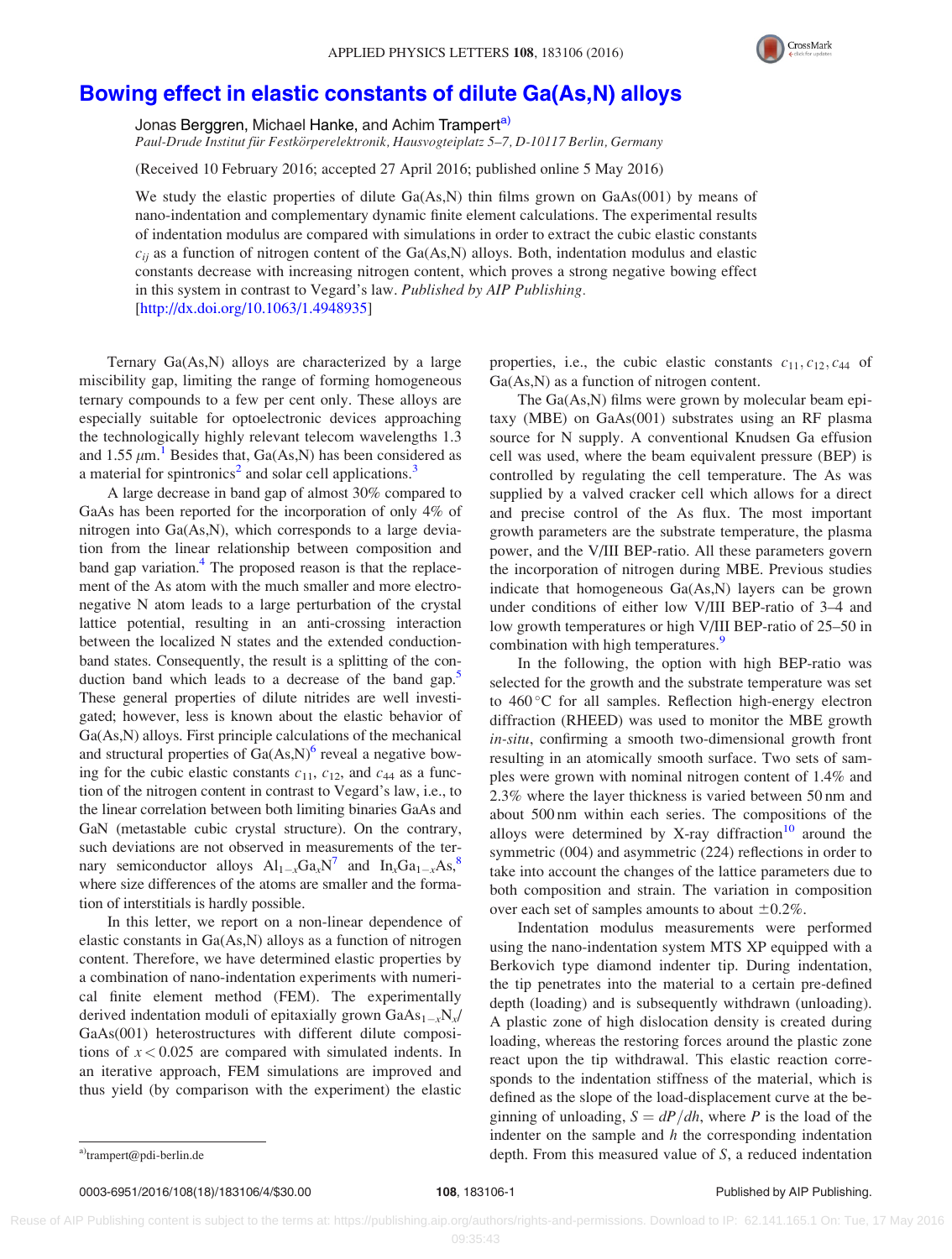<span id="page-2-0"></span>modulus  $M^*$  of the tip and the sample can be determined  $according to<sup>11</sup>$  $according to<sup>11</sup>$  $according to<sup>11</sup>$ 

$$
M^* = \frac{1}{2} \frac{\sqrt{\pi}}{\sqrt{A(h)}} \frac{1}{\beta} S,\tag{1}
$$

with  $A(h)$  as the projected area of the indentation at the contact depth  $h$ . It is approximated from an established calibration procedure that determines the relation between the projected area A and the indentation depth  $h<sup>12</sup>$  $h<sup>12</sup>$  $h<sup>12</sup>$ . The fixed maximal indentation depth of  $h_{max} = 70$  nm is used for all indents related to this work. The parameter  $\beta$  is a constant which depends on the geometry of the indenter tip ( $\beta = 1.096$  for a Berkovich  $tip<sup>11</sup>$ ). To take into account the influence of the tip, the indentation modulus  $M_c$  of the Ga(As,N)/GaAs composite material is derived from the reduced modulus  $M^*$  by

$$
\frac{1}{M^*} = \frac{1 - \nu_t^2}{M_t} + \frac{1 - \nu_c^2}{M_c}.
$$
 (2)

The subscripts  $t$  and  $c$  denote the indenter tip and the sample (composite) material, respectively, and  $\nu_{t,c}$  are the corresponding Poisson's ratios. The parameters of the diamond indenter used were  $M_t = 1147$  GPa and  $\nu_t = 0.07$ . Here we assume for the composite material  $v_c = v_{GaAs} = 0.31$ , while for all FEM calculations the full elastic anisotropy of both materials (layer and substrate) and hence different Poisson ratios are considered.

All indentation measurements presented in this paper were carried out by the so-called continuous stiffness method (CSM) to measure the indentation modulus  $M_c$  continuously as a function of the indentation depth  $h$ . This method pro-posed by Oliver and Pharr<sup>[12](#page-4-0)</sup> is favorably applied for analysis of thin films since it performs with very small oscillations of the indenter tip during penetration with a frequency of 50 Hz and an amplitude of 2 nm. To improve statistics, all indentation measurements were repeated ten times at each sample and the given moduli are the resulting average.

Figure 1 shows the indentation modulus  $M_c$  as a function of indentation depth  $h$  measured by CSM for two  $Ga(As,N)/$ GaAs heterostructures with N content of 1.4% and 2.3%, respectively, and for the bare GaAs substrates as reference. All indents are made to a maximum depth of only 70 nm, i.e., this depth is much smaller than the film thickness of 400 nm,  $h \ll t$ . For very shallow indents, less than 10 nm, the indentation modulus is determined by surface-related phenomena such as the pile-up effect or imperfections in the shape of the indenter tip. $^{11}$  $^{11}$  $^{11}$ 

The subsequent, almost flat regime of each curve between 40 nm and 65 nm is taken to define the indentation modulus  $M_c$  of the entire heterostructure. In case of pure GaAs, the indentation modulus is determined to be 126.2 GPa, in good agreement with the literature values. $8$ Furthermore, the measurements in Fig. 1 clearly demonstrate the remarkable trend that the indentation modulus  $M_c$  of Ga(As,N)/GaAs heterostructures decreases with increasing N content, starting from 124.4 GPa for  $[N] = 1.4 \pm 0.2\%$ towards 121.2 GPa in case of  $[N] = 2.3 \pm 0.2\%$ . Based on a linear behavior, one might expect the opposite, since the modulus of cubic GaN  $(M \approx 262 \text{ GPa})^{13}$  $(M \approx 262 \text{ GPa})^{13}$  $(M \approx 262 \text{ GPa})^{13}$  is considerably



FIG. 1. Indentation modulus  $M_c$  for two Ga(As,N)/GaAs heterostructures (composite values) and for bare GaAs substrate. The flat regions beyond  $h = 40$  nm provide reliable results independent of pile-up effects visible at small indentation depths at the beginning of all curves. The inset shows a scanning electron micrograph of the sample surface after indentation.

larger than that of GaAs. In order to discuss this rather unexpected elastic property of the layer independent of the substrate, one has to disentangle both contributions to the composite value  $M_c$ .

Although the indentation depths in Fig. 1 are small compared to the film thickness, a residual influence of the substrate remains certainly present. In order to consider this tiny effect, and eventually to correct the composite value  $M_c$ , we have performed systematic indents of maximal depth  $h_{max}$  = 70 nm on a series of heterostructures with increasing film thickness  $t$  while keeping the chemical composition constant. The measured data points plotted in Fig.  $2(a)$  show the experimental indentation moduli for two sets of Ga(As,N)/ GaAs heterostructures with nitrogen contents of  $2.3 \pm 0.2\%$ and  $1.4 \pm 0.2\%$  and layer thicknesses between 150 and 500 nm. Noteworthy to say, each data point represents an averaged value of 20 CSM measurements with error bars displaying the standard deviation. The values at  $t = 0$  (pure GaAs) and  $t = 400$  nm, respectively, correspond to the data presented in Fig. 1. The measured composite moduli  $M_c$ decrease with film thickness, Fig.  $2(a)$ , indicating different moduli for film,  $M_f$ , and substrate,  $M_s$ .



FIG. 2. (a) Composite indentation moduli  $M_c$  versus film thickness t for two sets of samples with different nitrogen content. (b) Intrinsic film indentation moduli  $M_f$ .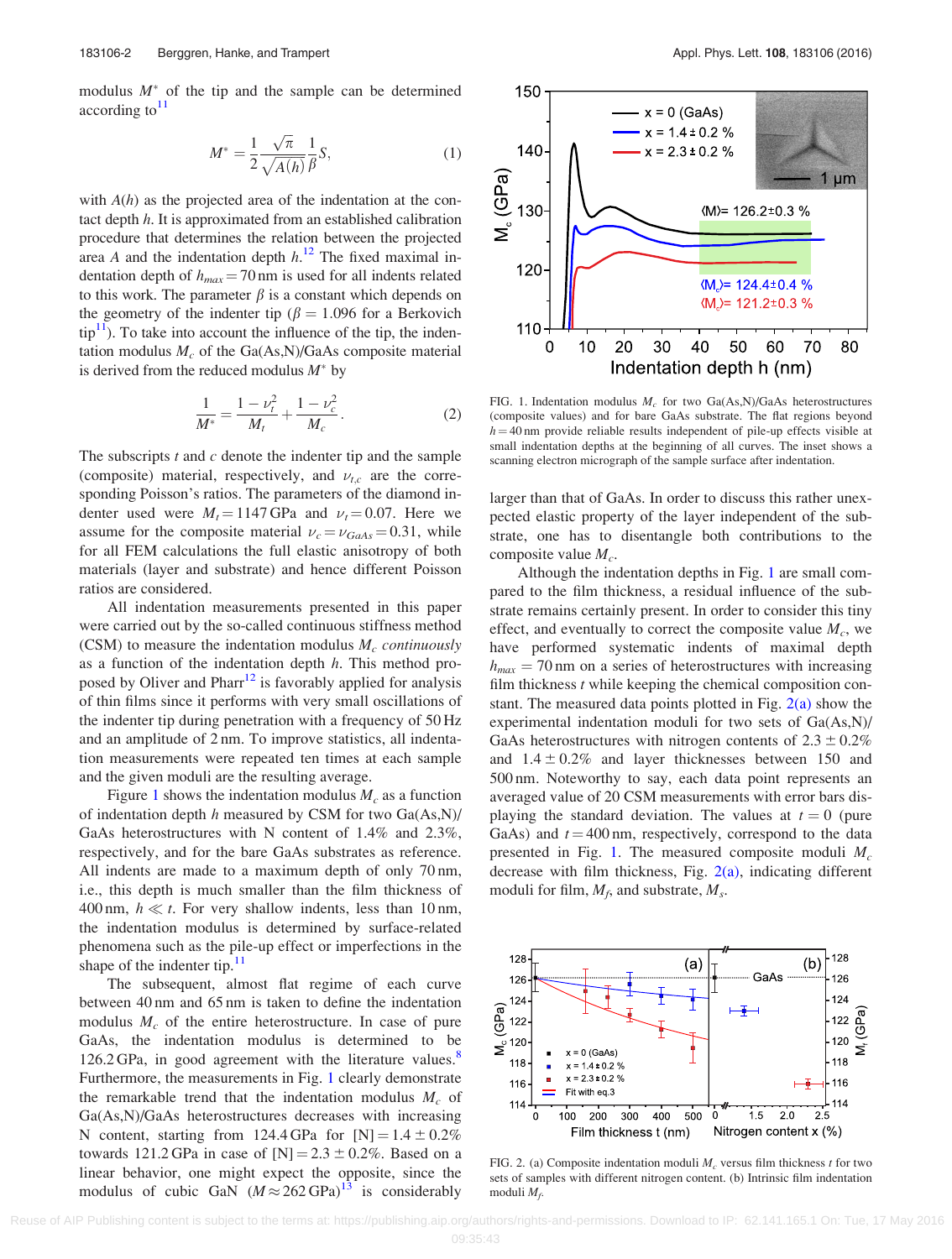<span id="page-3-0"></span>In the limit of a vanishing (infinite) layer thickness  $t = 0$  $(t \to \infty)$ ,  $M_c$  will approach  $M_s$  ( $M_f$ ), respectively. There are several methods in the literature to determine the intrinsic film modulus  $E_i$ . Here, we follow the method introduced by Doerner and  $Nix,$ <sup>[14](#page-4-0)</sup> where the elastic behavior of film and substrate is described by two springs with different spring constants so that the following relation is empirically derived as:

$$
\frac{1}{M_c} = \frac{1}{M_f} + \left(\frac{1}{M_s} - \frac{1}{M_f}\right) e^{-\alpha(t/h)},
$$
\n(3)

where  $\alpha$  describes an empirical constant.

The data points of the two sets of samples [red and blue squares in Fig.  $2(a)$ ] can be fitted by Eq. (3) taking into account the modulus of pure GaAs ( $M_s = 126.2$  GPa), yielding the constant  $\alpha = 0.10$  and the inherent film modulus  $M_f$ . The resulting values for the  $M_f$  are 123 ± 0.5 GPa and  $116 \pm 0.5$  GPa for [N] = 1.4  $\pm$  0.2% and 2.3  $\pm$  0.2%, respectively, which means that a larger nitrogen content implies a smaller elastic film modulus in accordance to the trend of the indentation modulus of the heterostructures. It should be noted, however, that the film modulus  $M_f$  is not exactly equal to a hypothetical bulk modulus of the corresponding Ga(As,N) alloy, since there is also epitaxial strain involved in the case of a film on a substrate, which might additionally affect the modulus measurement.

There is a large decrease of about 8% for the incorporation of 2.3% nitrogen compared to pure GaAs, Fig. [2\(b\)](#page-2-0). This reduction is a strong discrepancy from the alloying behavior based on Vegard's law, which considers a linear interpolation between the two binaries GaAs  $(M = 126.2 \text{ GPa})$  and cubic GaN  $(M \approx 262 \text{ GPa})$ ,<sup>13</sup> and thus predicts an increase with increasing N content. The decrease in  $M_f$  and the deviation from Vegard's law can be explained as originating from a weakening of Ga-N bonds due to the large strain emerging from the size differences between the As and N atoms in the case of a regular substitution, where an As atom is replaced by an N atom in the crystal lattice. Furthermore, the small size of the N atom enables the formation of N-N and N-As molecular interstitials, $\delta$  which can occupy sites generally reserved by single As atoms. These configurations weaken the Ga-N bond strength, because the N in this case is three-fold coordinated to Ga compared to the normal four-fold bonding.

All FEM simulations have been performed with the commercial software package MarcMentat®. Here, the process of indentation can be treated in a so-called contact problem made of two entities: the movable indenter and the rigid heterostructure itself. Although a numerical approach as FEM enables various geometries for both, we restrict ourselves to an axis-symmetric problem, which in particular, includes a spherical indenter shape [cf. Fig.  $3(a)$ ]. Based on that there are two classes of input parameters, first the morphology of the film-substrate heterostructure. This covers the respective cubic elastic constants  $c_{11}$ ,  $c_{12}$ , and  $c_{44}$ , the yield stress,  $\tau_{Yield}$ , for the inset of plastic relaxation of the Ga(As,N) film, and finally the GaAs(001) substrate. Second, we have chosen a spherical diamond tip with a radius of 300 nm, which is incrementally penetrating the heterostructure. This particular radius corresponds approximately to the



FIG. 3. (a) Axis-symmetric finite element calculation at the turning point from load to unload showing the vertical component  $\sigma_{xx}$ . Here, we considered a 400 nm thick Ga(As,N) layer on top of a GaAs(001) substrate indented by a spherical diamond tip with 300 nm radius up to a maximum depth of 70 nm. The dots in (b) give the applied load  $P$  at each increment during load and unload, while the blue and red lines show a comparable experimental load-unload experiment.

similar contact area that can be attributed to a Berkovich tip when penetrating 70 nm into the surface.

Figure 3(b) represents the *dynamics* during load and unload at the example of a load-displacement  $(P-h)$  curve up to a maximum penetration depth of 70 nm. In fact, the static two-dimensional profile of the stress component  $\sigma_{xx}$  at the turning point from load to unload is shown in Fig.  $3(a)$ . The indentation load  $P$  for a given depth  $h$  is numerically obtained by integrating the normal stress component  $\sigma_{xx}$  over the whole contact area between tip and sample surface. The quality of the FEM indentation simulation is tested with GaAs(001) assuming the following elastic constants:  $c_{11} = 119.0 \text{ GPa}$ ,  $c_{12} = 54.0 \text{ GPa}$ , and  $c_{44} = 59.5 \text{ GPa}$ .<sup>[15](#page-4-0)</sup> The maximum depth of 70 nm is achieved by a load of 1.08 mN and a yield stress of 5 GPa is selected to gain the residual impression of 40 nm, as seen in Fig. 3(b).